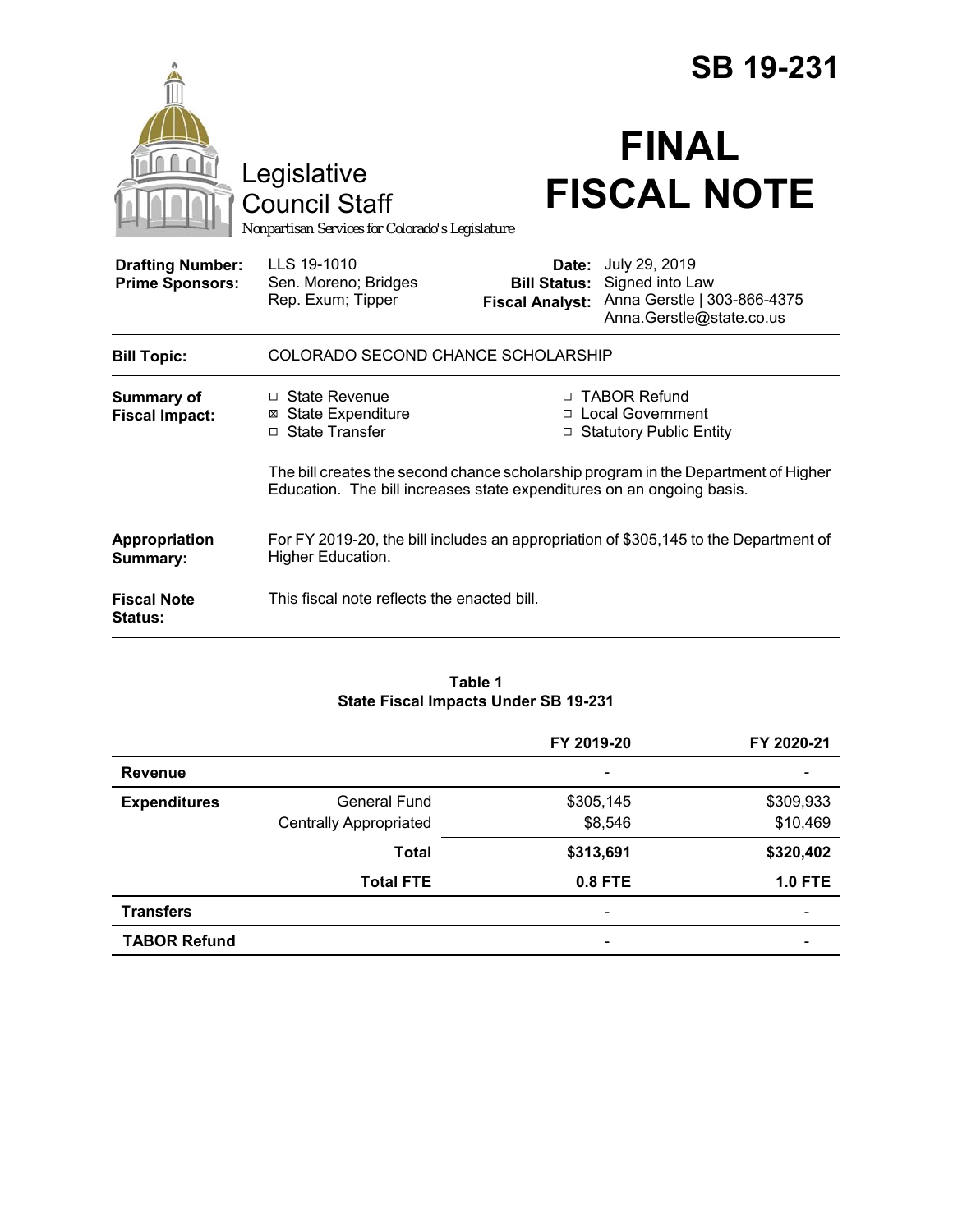July 29, 2019

# **Summary of Legislation**

The bill creates the second chance scholarship program in the Department of Higher Education (DHE) to assist persons who were previously committed to the Division of Youth Services and are pursuing a postsecondary credential. The Executive Director of the Colorado Commission on Higher Education (CCHE) must appoint a program coordinator to regularly meet with and support scholarship recipients to set employment and education goals, and to connect students with wraparound services.

The bill creates a five-member advisory board to review grant applications and make awards based on specified criteria. The board includes representatives from the Division of Youth Services, CCHE, the Department of Human Services, the program coordinator, and an individual previously committed to the Division of Youth Services. The board must meet at least four times per year, and establish application procedures and deadlines for the scholarship program.

The advisory board must award scholarships of up to \$10,000, with the specific amount based on the applicant's financial need, the cost of attendance, the available funding, and the number of applicants. The program is repealed September 1, 2022, following a sunset review.

## **State Expenditures**

The bill increases state expenditures in the Department of Higher Education by \$313,691 in FY 2019-20 and \$320,402 in FY 2020-21. Costs are listed in Table 1 and discussed below.

|                                                    | FY 2019-20 | FY 2020-21     |
|----------------------------------------------------|------------|----------------|
| <b>Department of Higher Education</b>              |            |                |
| <b>Personal Services</b>                           | \$46,977   | \$56,373       |
| <b>Operating Expenses and Capital Outlay Costs</b> | \$5,558    | \$950          |
| Travel                                             | \$2,610    | \$2,610        |
| Scholarships                                       | \$250,000  | \$250,000      |
| Centrally Appropriated Costs*                      | \$8,546    | \$10,469       |
| <b>Total Cost</b>                                  | \$313,691  | \$320,402      |
| <b>Total FTE</b>                                   | $0.8$ FTE  | <b>1.0 FTE</b> |

#### **Table 2 Expenditures Under SB 19-231**

 *\* Centrally appropriated costs are not included in the bill's appropriation.*

**Personal services.** The bill requires that DHE hire a program coordinator to support persons previously committed to the Division of Youth Services and serve on the advisory council. The fiscal note assumes that the program coordinator will also serve as the point of contact for the scholarship program. In FY 2019-20, the cost for the 1.0 FTE program coordinator is prorated for the General Fund paydate shift and an August, 2019 start date. The bill also increases the workload for a representative of the CCHE to serve on the advisory board.